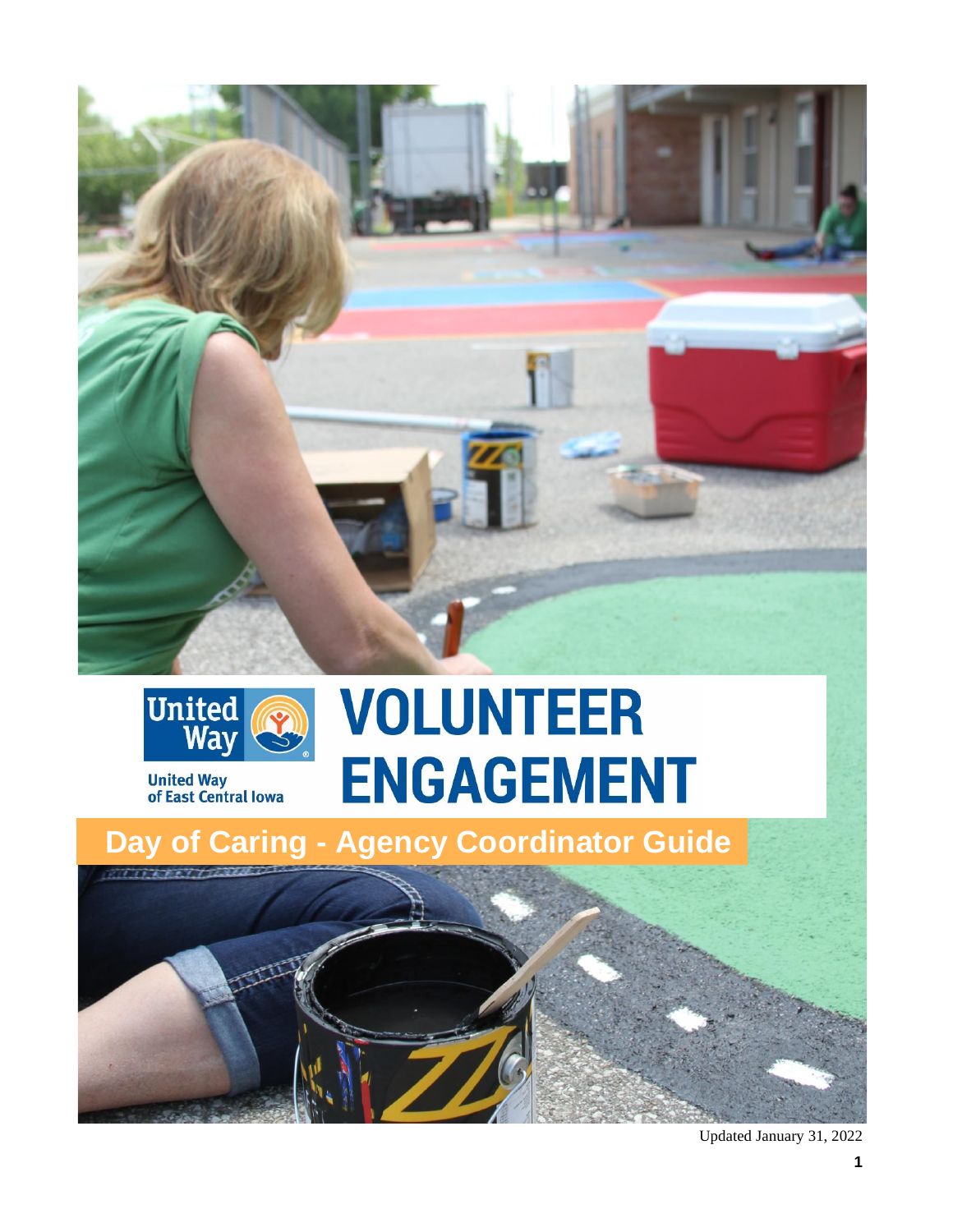### <span id="page-1-0"></span>**Contents**

| REQUIREMENTS FOR PARTICIPATING NONPROFIT AGENCIES: 4      |  |
|-----------------------------------------------------------|--|
|                                                           |  |
|                                                           |  |
|                                                           |  |
|                                                           |  |
|                                                           |  |
|                                                           |  |
|                                                           |  |
|                                                           |  |
| PROJECT ASSESSMENT CRITERIA: QUESTIONS TO ASK 7           |  |
|                                                           |  |
|                                                           |  |
|                                                           |  |
|                                                           |  |
| OUTDOOR MAINTENANCE AND PRESERVATION: HAVE VOLUNTEERS9    |  |
|                                                           |  |
| SPECIAL EVENTS FOR ORGANIZATION CLIENTS: HAVE VOLUNTEERS9 |  |
|                                                           |  |
|                                                           |  |
|                                                           |  |
|                                                           |  |
|                                                           |  |
|                                                           |  |
|                                                           |  |
| PROJECT DESCRIPTIONS THAT DON'T SELL AS WELL:  13         |  |
| Checklists                                                |  |
|                                                           |  |
|                                                           |  |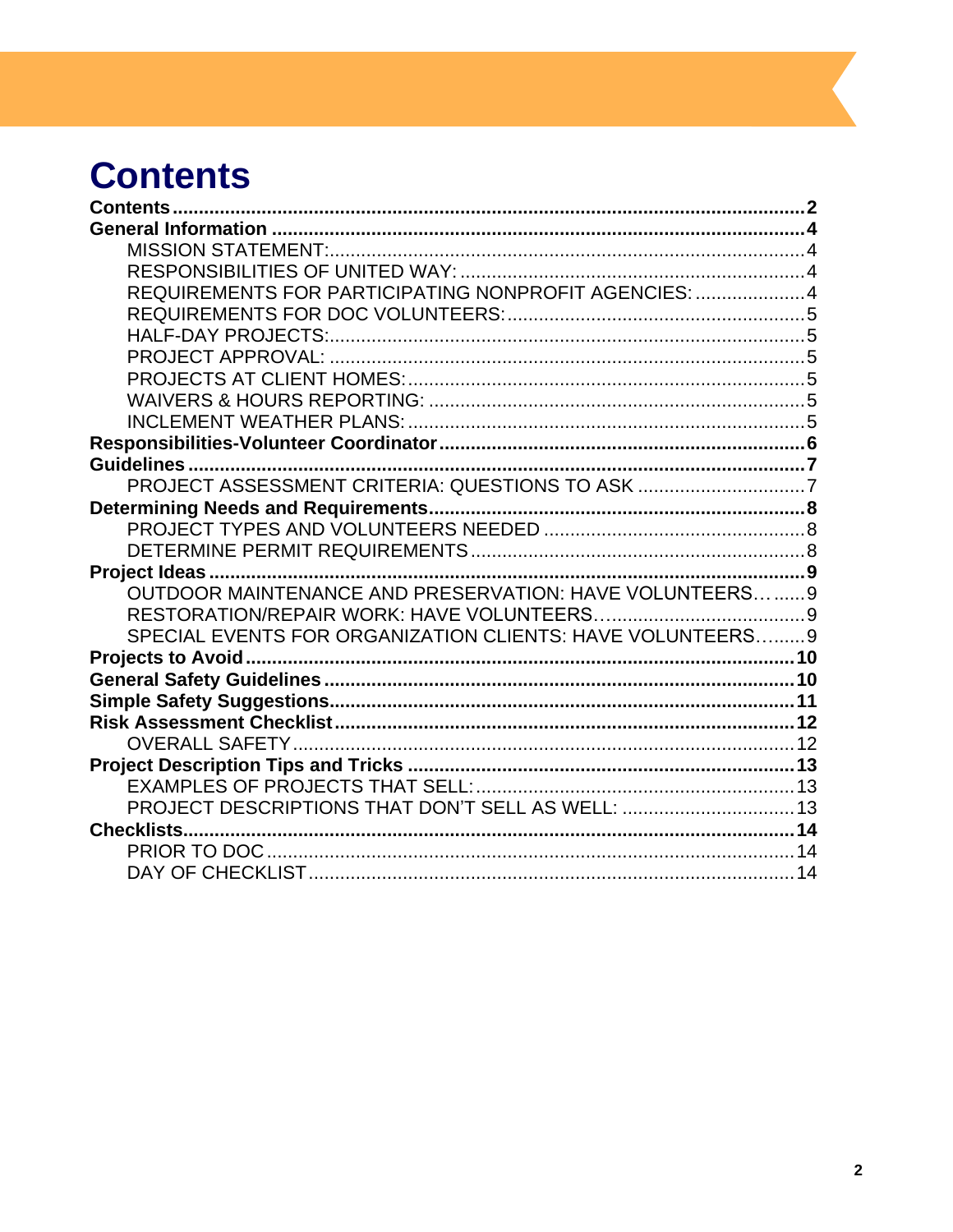### **Introduction/Overview**

Thank you for participating in United Way of East Central Iowa (UWECI)'s Day of Caring! Your partnership with UWECI helps create a cohesive community where volunteers get the most out of their work, and you get the best volunteers for your project. To ensure this partnership is effective in giving you the best volunteers, we created this toolkit of best practices for working with volunteers in an episodic capacity.

Day of Caring is an event where volunteers from around the region join local nonprofit agencies to work on one-time service projects. Participating nonprofit agencies host volunteers from local companies who choose to give their time and services in an effort to impact our community's needs. Day of Caring is a unique opportunity to market your services to the community, establish relationships with local businesses, and strengthen awareness of your mission.

Again, thank you for your commitment to volunteerism and our community needs in East Central Iowa.

#### **Participants**

**Agencies:** All participating nonprofit agencies must be located in one of the counties UWECI serves: Benton, Cedar, Iowa, Jones, or Linn County. Agencies must register, or agree to register, as an agency with UWECI's Volunteer Now site at [uweci.org/volunteernow.](http://www.uweci.org/volunteernow)

**Volunteers**: UWECI will recruit volunteers from local companies and identify a company project coordinator to lead each volunteer team.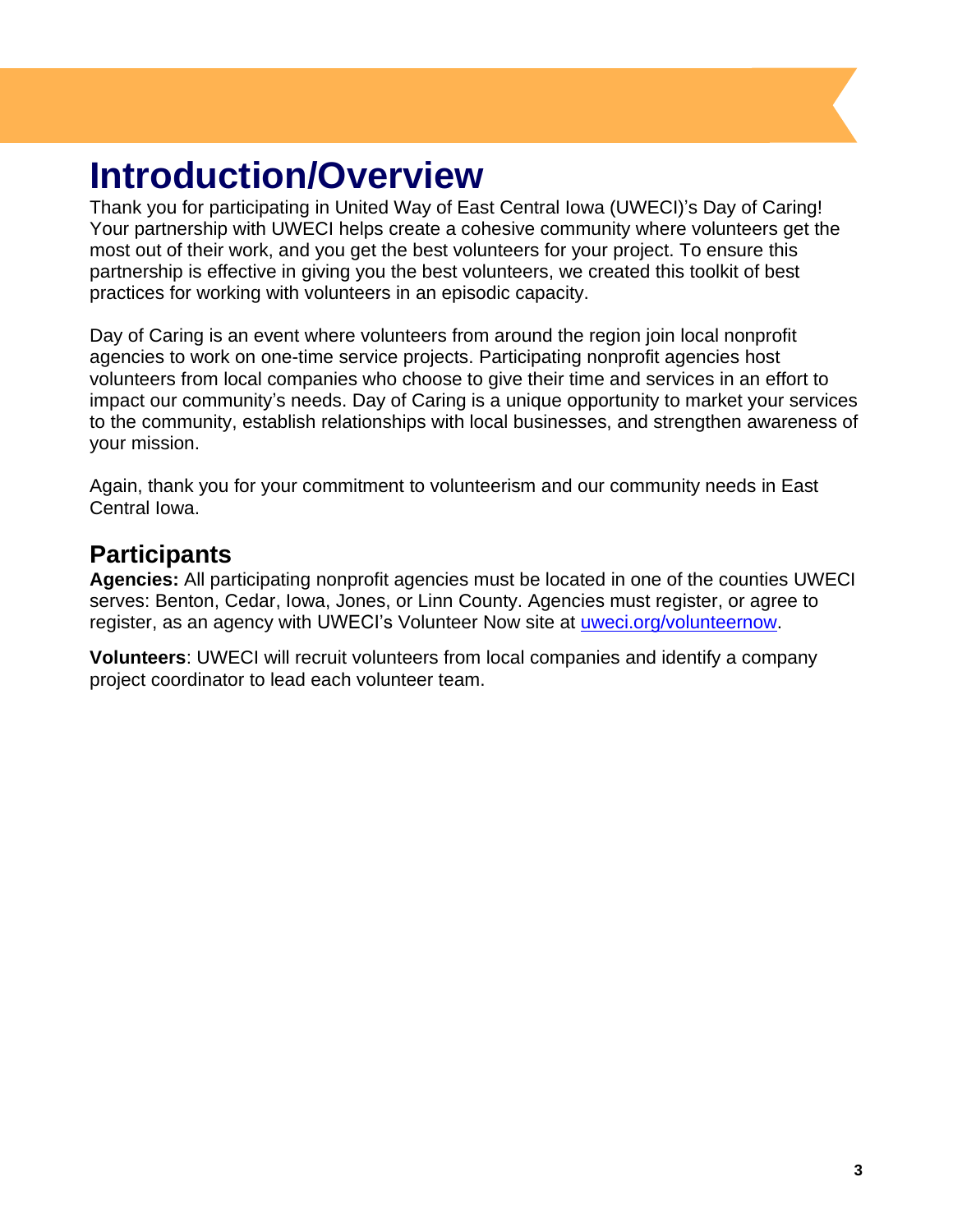# <span id="page-3-0"></span>**General Information**

#### **Contact Information**

For questions regarding Day of Caring, please contact:

Angelica Vannatta Senior Manager, Community Outreach & Engagement [angelica.vannatta@uweci.org](mailto:angelica.vannatta@uweci.org) 319-398-5372 ext. 822 317 7th Ave SE, Ste 401 Cedar Rapids, IA 52401 uweci.org

#### <span id="page-3-1"></span>**Mission Statement**

Day of Caring (DOC) is an event supporting UWECI's Volunteer Engagement mission to mobilize resources to address the community's most pressing needs. Specifically, DOC is a day when local businesses partner with nonprofit agencies to make a difference in our communities.

#### <span id="page-3-2"></span>**Responsibilities of UWECI**

- Fundraising/Sponsorships for DOC
- Planning, administration, and evaluation function for DOC
- Training agencies, company coordinators, and volunteers
- Recruiting companies and volunteers
- Providing best practices and other resources

#### <span id="page-3-3"></span>**Requirements for Participating Nonprofit Agencies**

- Agencies must register, or agree to register, as an agency with UWECI's Volunteer Now site at [uweci.org/volunteernow](http://www.uweci.org/volunteernow)
- Submit agency volunteer projects online and ensure descriptions accurately reflect the projects
- Provide snacks and water to volunteers when possible
- Provide necessary materials needed to complete project(s)
- Meet with volunteer project coordinator(s) prior to the event
- Obtain liability and photo releases from all volunteers (if not completed online)
- Submit volunteer hours report
- Provide proof of insurance for your organization by contacting your insurance provider and asking for the "Certificate of Insurance" or "Addendum" to your policy for DOC
- Review safety checklist in this document
- <span id="page-3-4"></span>• Report all injuries to Angelica Vannatta, 319 398:5372 x822, [angelica.vannatta@uweci.org.](mailto:angelica.vannatta@uweci.org)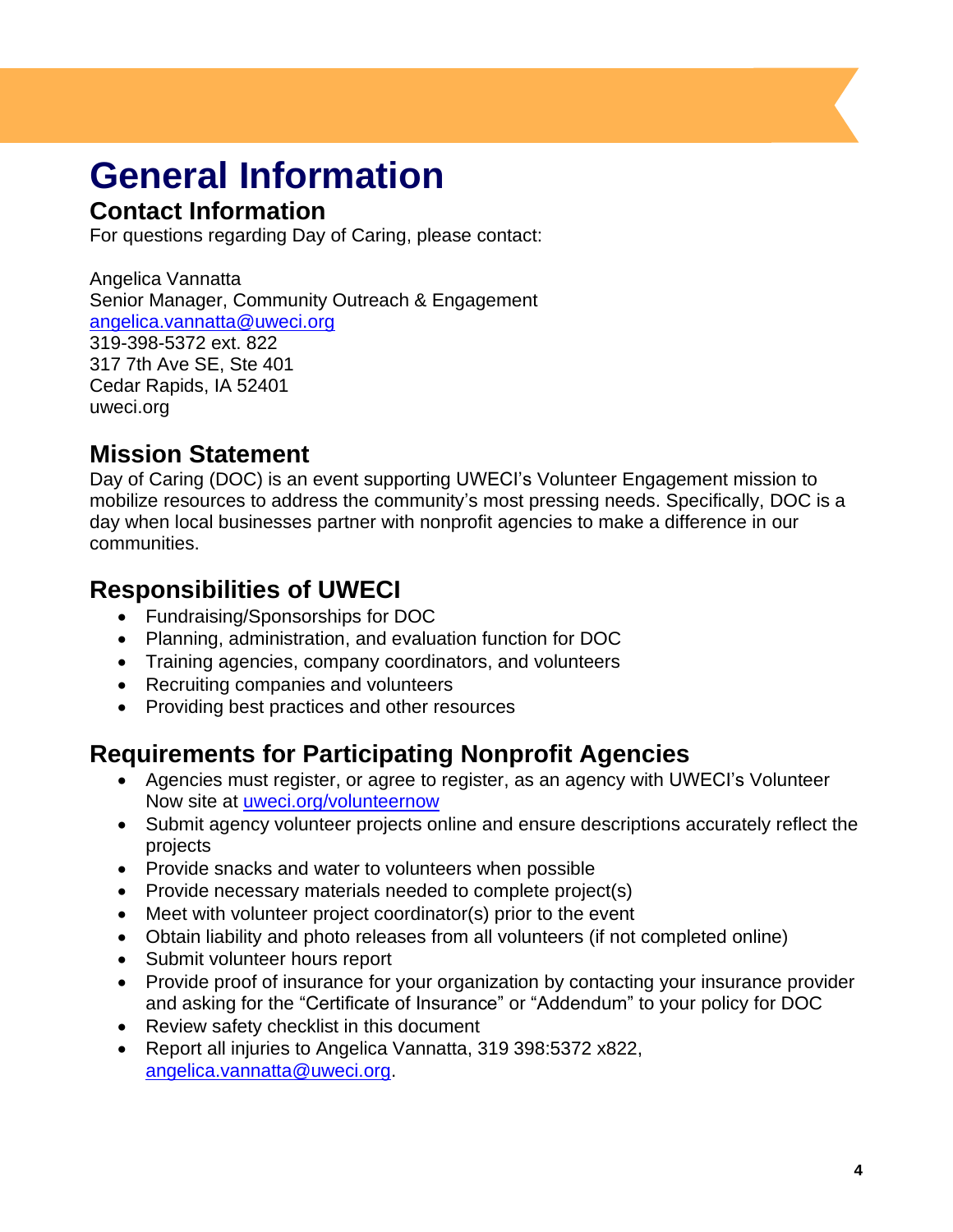#### **Requirements for DOC Volunteers**

- Designate a project coordinator(s)
- Project coordinator should meet with agency representative prior to the event
- **Volunteers must be older than age 18**
- Volunteers accepted at the sole discretion of UWECI

#### <span id="page-4-0"></span>**Half-Day Projects**

Typical shifts are 8 a.m.–12 p.m. or 12–4:30 p.m. Agencies will need to ensure a project is truly half-day and provide necessary materials. Lunch is optional, but you should discuss with the company's project lead.

#### <span id="page-4-1"></span>**Project Approval**

Projects are accepted at the sole discretion of UWECI. UWECI reserves the right to exclude a project.

#### <span id="page-4-2"></span>**Projects at Client Homes**

As a general practice, projects at client homes will be considered for inclusion in Day of Caring if an agency provides an onsite staff leader during the project.

#### <span id="page-4-3"></span>**Waivers & Hours Reporting**

**Companies will be responsible for securing signed liability and photo waivers** if the individual volunteer did not register or complete the form online.

As part of the sign in process on Day of Caring, we ask all volunteers sign in/sign out on a provided Volunteer Hours sheet. **Leaders must email copies to** [volunteer@uweci.org](mailto:volunteer@uweci.org) **or fax to 319-398-5381, attn. Angelica Vannatta.**

#### <span id="page-4-4"></span>**Inclement Weather Plans**

Each agency is responsible for making its own plans in case of inclement weather on DOC. If possible, agencies that are planning outdoor projects are encouraged to plan an alternate indoor project(s) in case of inclement weather (e.g. cleaning, rearranging heavy furniture, straightening out storage rooms, etc.). Agency representatives will have the opportunity to stipulate their bad weather plans when registering their projects online. It is imperative you communicate your bad weather plans to volunteers ahead of time. On DOC, it is the responsibility of the agency representative and volunteer team leader(s) to communicate directly with each other regarding any changes in plans.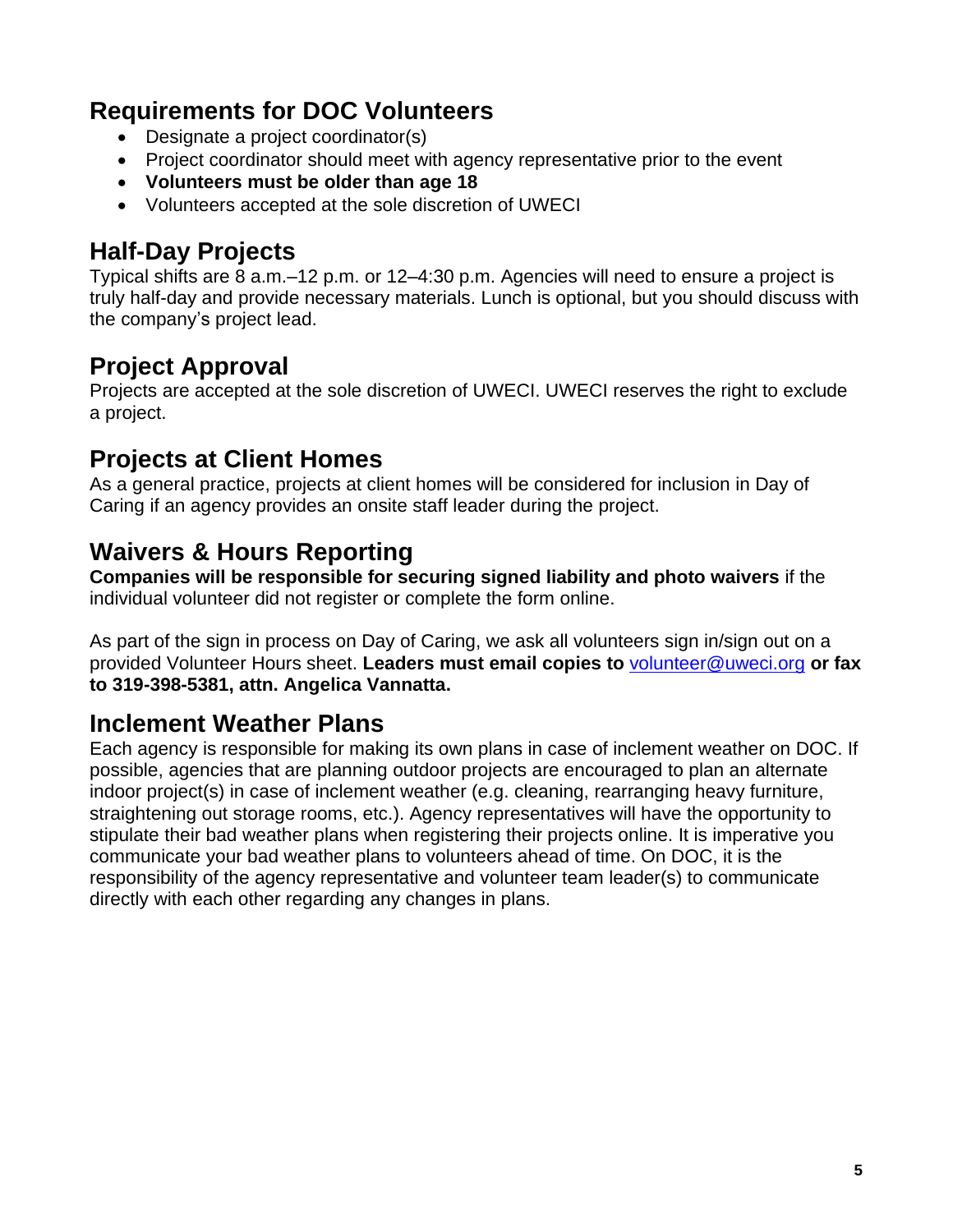### <span id="page-5-0"></span>**Responsibilities: Volunteer Coordinator**

As the volunteer coordinator for your project, you are responsible for communication with your volunteers. All project details will come through you. To transfer information to your volunteers and ensure volunteers receive information, you must keep them informed, interested, and invested:

#### • **Informed**

- $\circ$  Information is the basic premise of communication. People need to know when and where the volunteer project is, as well as other basic pieces of information.
- o Never assume your volunteers know the details about the project. Reminding someone one extra time is better than not knowing where to go or what to do.

#### • **Interested**

- o Everything goes more smoothly when you engage people.
- $\circ$  Give people information that will excite them about the project so they are interested in what you are sharing with them.

#### • **Invested**

- $\circ$  Once people are excited, make sure everyone is included in meaningful projects and work.
- $\circ$  Make your volunteers feel useful by explaining the impact of your agency and the meaningful outcomes their project will have on the community. This can turn even the most menial, but necessary, volunteer project into an opportunity for growth.

You are responsible for communication with the rest of the agency. You are your agency's connection to the volunteers and the volunteer program. This means everything the agency knows about your volunteers comes through you. To ensure the project runs smoothly, both you and the company coordinator are responsible for the project. This means:

- Staying current with your responsibilities and those of company volunteers'.
	- $\circ$  Do not rely on the fact that the volunteer will eventually tell you how many people they are bringing, when they will arrive, what they will bring, etc.
	- $\circ$  Instead, proactively discuss these topics with volunteers and work together to have a project that will run efficiently and give both the agency and the volunteers the greatest impact.
- You are responsible for knowing what volunteers will do and where they will go during the project.
	- $\circ$  Do not arrive the day of the project assuming the volunteers know where to park, where to go, and what to do.
	- o Maintain communication with the company and confirm details of the project before the day of the project.

Please contact the company coordinator or project lead well in advance of the project with the information provided above. It is your responsibility as a volunteer coordinator to make the first contact with the volunteers. **If emails do not work, call them**. Ensure communication occurs well before the day of the project.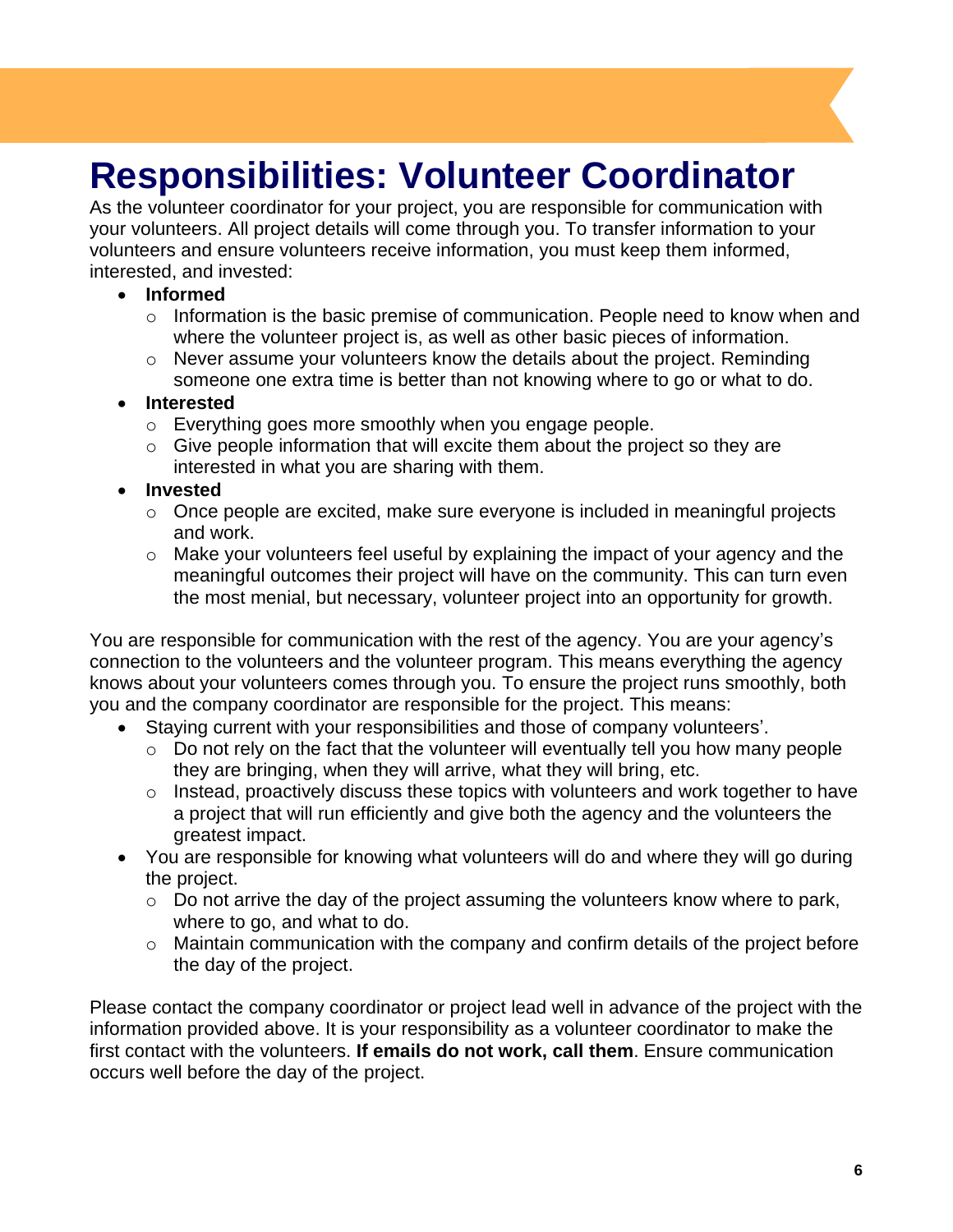### <span id="page-6-0"></span>**Guidelines**

Day of Caring is an incredible opportunity to tackle large and small projects at your agency that otherwise may not happen. Given the unique service opportunity, try to plan creative, worthwhile projects volunteers will enjoy and that will make an impact on services you provide.

Below are some guidelines to help you plan. Your answers to these questions will help you assess the appropriateness and scale of your DOC projects and will help volunteers respond to your needs.

#### <span id="page-6-1"></span>**Project Assessment Criteria**

- 1. Can the project be substantially completed in the allotted working time with nonprofessional workers, allowing time for set up, break down, agency briefing, and lunch?
- 2. Is the size and complexity of the project appropriate, considering the volunteers' skills and allotted time?
- 3. What is the labor requirement, take into account space limitations?
- 4. Does the project require specific skill levels? For example, would you need an electrician or skilled carpenter?
- 5. What is the need vs. availability of tools and equipment including those provided by the agency and volunteers? What tools can you provide, and what tools do you need volunteers to bring?
- 6. Is the project too hazardous for the volunteers? Does the work require climbing a tall ladder? Is an outdoor work area close to a heavily trafficked street without protective barriers? Is there a potential fire hazard, like the use of propane torch? (Consider potential liability exposure)
- 7. Will agency clients be present? Are young children or elderly persons likely to be around the work area while the work is in progress? Does the performance of work need to be coordinated with clients' schedules?
- 8. Will the agency provide someone to organize and/or oversee the work? (It is essential each agency designate a point of contact that is available throughout the day, even if the designated person does not work with the volunteers all the time.)
- 9. Does the agency have the ability to accomplish the necessary preparatory work in advance of Day of Caring (e.g., purchasing necessary materials, installing foundations for a new structure, obtaining municipal permits, etc.)?
- 10.Are there smaller projects volunteers can work on if they finish the main project early?
- 11.What plans do you have in case of inclement weather?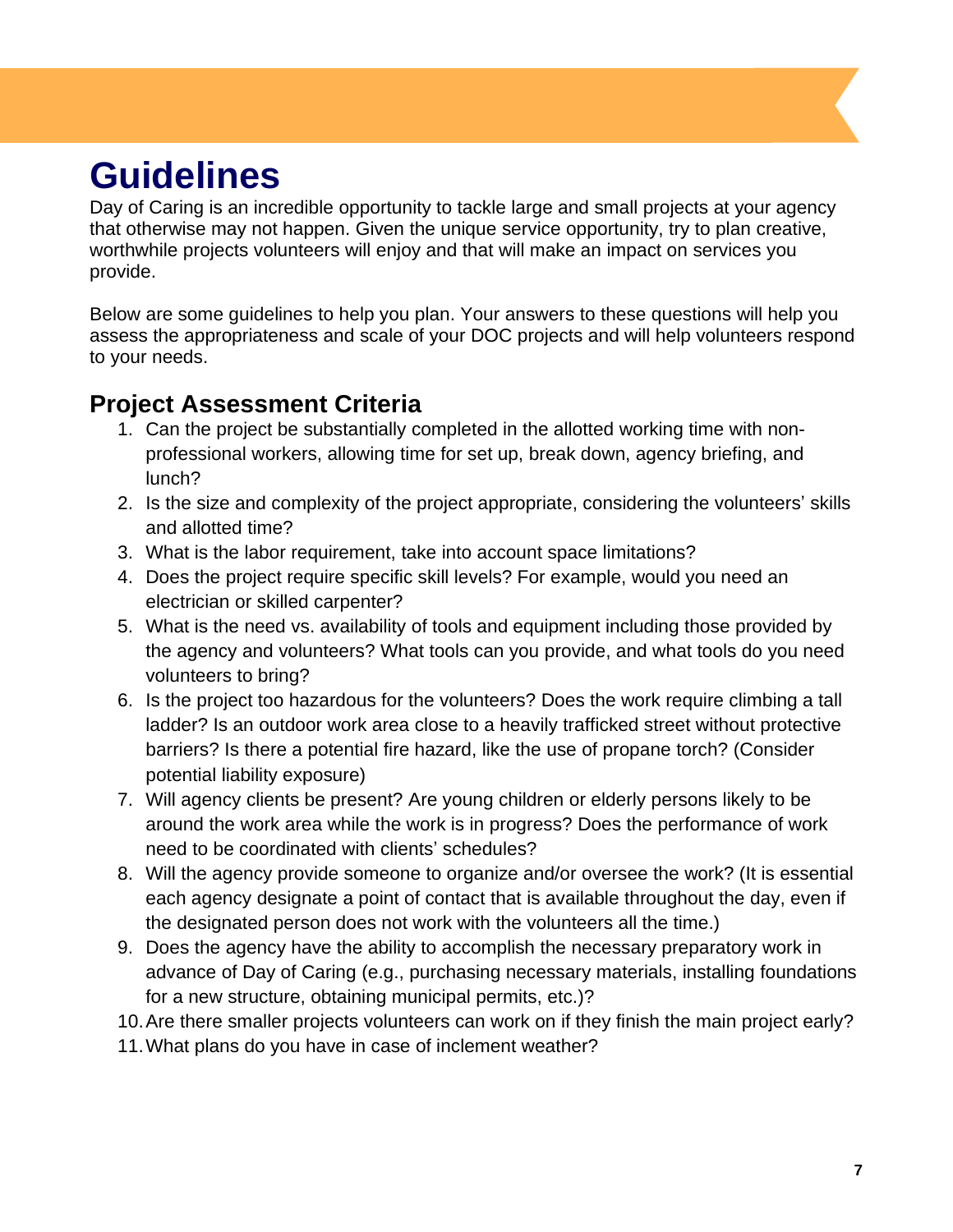### <span id="page-7-0"></span>**Determine Needs and Requirements**

#### **Project Types and Volunteers Needed**

To determine the number of volunteers to request, you will need to decide what type(s) of project(s) you have to offer. By determining the type of project, you will be able to assess the number of volunteers needed. Once you determine the type of project and the number of volunteers needed for each project, you will submit **each** project online. Therefore, some agencies may have more than one Day of Caring project listed online. **You are encouraged to submit multiple projects.**

### **Type 1: One Basic Category/Project, No Special Skills Needed**

- Sample Headline: Bring Our Playground Back to Life!
- Project Description: Volunteers will spend the day raking, mulching, weeding, planting, and painting the playground and shed. We will also sort, clean, and organize outdoor toys in the shed. Total Volunteers: 8

#### **Type 2: Variety of Small Unrelated Projects, No Special Skills Needed**

- Sample Headline: Sort, Clean, Tag, Paint, Organize, and Garden at the Thrift Shop!
- Project Description: There are many small projects to do at the thrift shop that support our program. Take turns sorting, organizing, and pricing items. Spend a little time outside raking or making our windows sparkle. Paint some shutters or do a little filing. Need a break? How about doing a little data entry? Plenty of general projects for your group! Total Volunteers: 6

### **Type 3: Special Skill Project(s), Special Skills Needed**

- Sample Headline: Design and Build Picnic Tables for Our Camp!
- Project Description: We do not have blueprints, so we are looking for a team with design and building skills. We have a need for four picnic tables at our site. We need the volunteer team leader to meet with us ahead of time to let us know what materials you will need, and we will obtain the materials in time for the project.
- Skills Needed for this Project: Woodwork design and carpentry. Moderate finish quality. Total Volunteers: 6

### <span id="page-7-1"></span>**Determine Permit Requirements**

- 1. Some of your best project ideas may require a permit from the city, state, or town.
- 2. **New construction and renovation work often requires the issuance of a building permit.**
- 3. You should check with your local inspection department or code official to help determine your permit need.
- 4. In addition to your local code official, some board members, skilled staff, current volunteers, and licensed professionals are knowledgeable resources who can help you evaluate project needs and scope.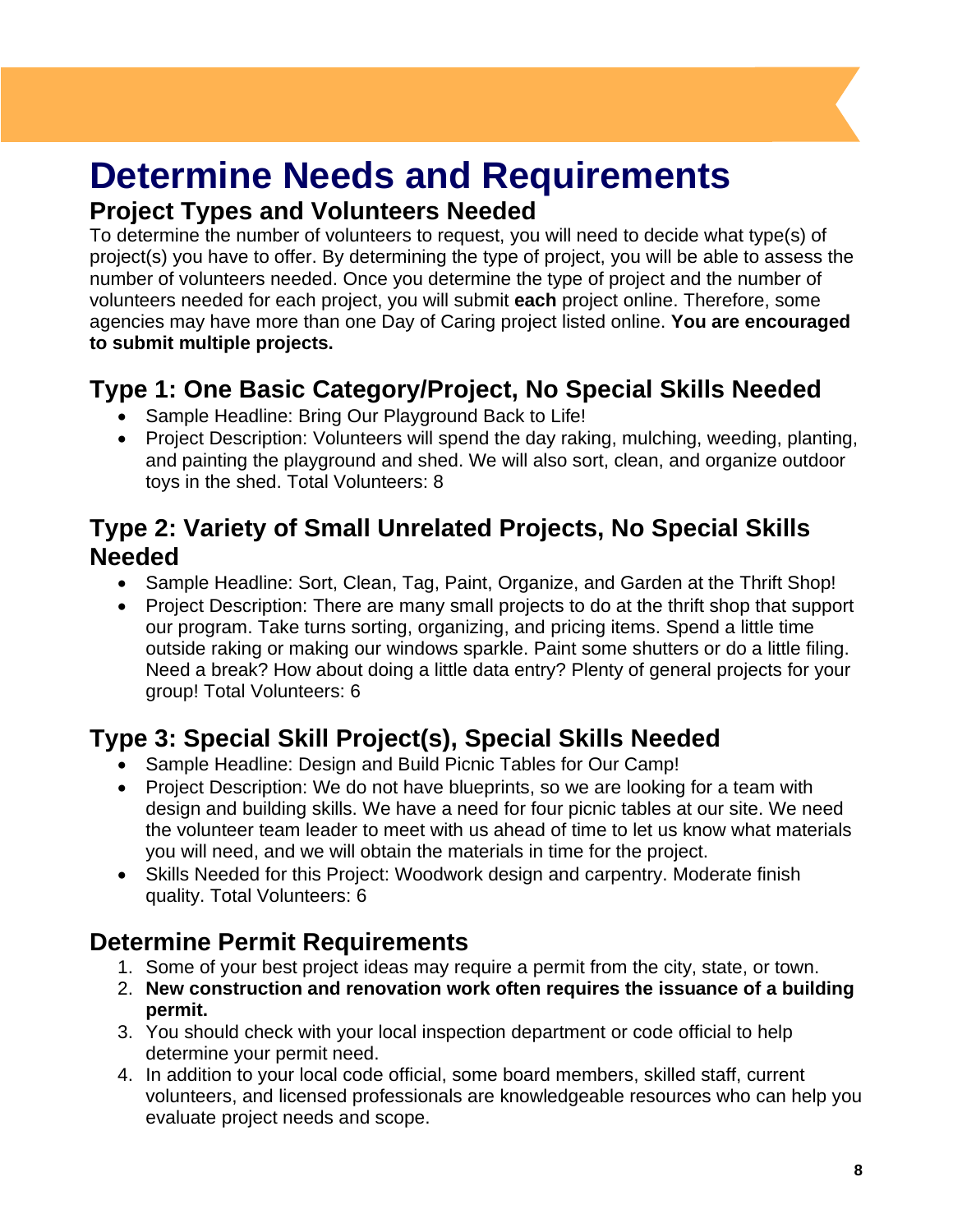### <span id="page-8-0"></span>**Project Ideas**

#### <span id="page-8-1"></span>**Outdoor Maintenance and Preservation**

- Paint murals on inside and outside walls of an  $\bullet$ organization
- Plant a garden
- Construct/paint picnic tables or park benches
- Repair and clean a camp/play area
- Clean and paint fences

#### <span id="page-8-2"></span>**Restoration/Repair Work**

- Paint inside or outside of a building
- Repair a porch/roof
- Wash windows, carpets, walls, toys
- Clean and tune up transport vans or buses
- Wallpaper a room
- Construct a play gym for children

### <span id="page-8-3"></span>**Special Events for Organization Clients**

- Plan and accompany clients on a field trip
- Organize a mini Olympics for clients
- Put on a talent or slide show for clients at a senior center
- Play games or read stories with children at a childcare center
- Plan and staff a cookout. picnic, theme party, or ice cream social for clients
- Help clients with classes in needlepoint, crocheting, pottery, or other crafts
- Accompany a youth group on a day hike/outdoor field trip
- Assist clients with grocery shopping
- Visit and deliver meals to homebound clients
- Help teach independent living skills such as cooking

and shopping to mentally challenged clients

- Help conduct a training session for clients in teamwork or problem solving •
- Organize a flea market for clients in a residential facility  $\bullet$
- Present a puppet show to children
- Work at a local soup kitchen or homeless shelter
- Computer network organization locations
- Do library or internet research for grant sources
- Fold, stuff and address organization bulk mailing
- Distribute organization brochures to various locations
- Inventory organization educational supplies
- Assist with website development
- Remove litter from a river and its banks
- Build a deck or patio
- Plan a yard cleanup: weeding, planting, raking, mulching, pruning shrubs
- Spruce up a playground
- Develop a nature trail
- Build a coat rack at a shelter/childcare center
- Build a storage shed for recreational equipment
- Rehabilitate a group home
- Construct an accessibility ramp
- Sort/repair organization toys and equipment
	- Organize storage closets
	- Do data entry
	- Change batteries in emergency response units
	- Wash and clean CPR mannequins
	- Plan a fun day for residents at a nursing home: games, singing, fingernail painting, hair styling, etc.
	- Develop a videotape or slide show presentation of the organization to promote its mission and services
	- Catalog/sort books in a library
	- Prepare emergency medical kits for clients
	- Conduct a telephone survey
	- Walk and feed animals and clean cages at the local humane society
	- Hold a car wash to benefit an organization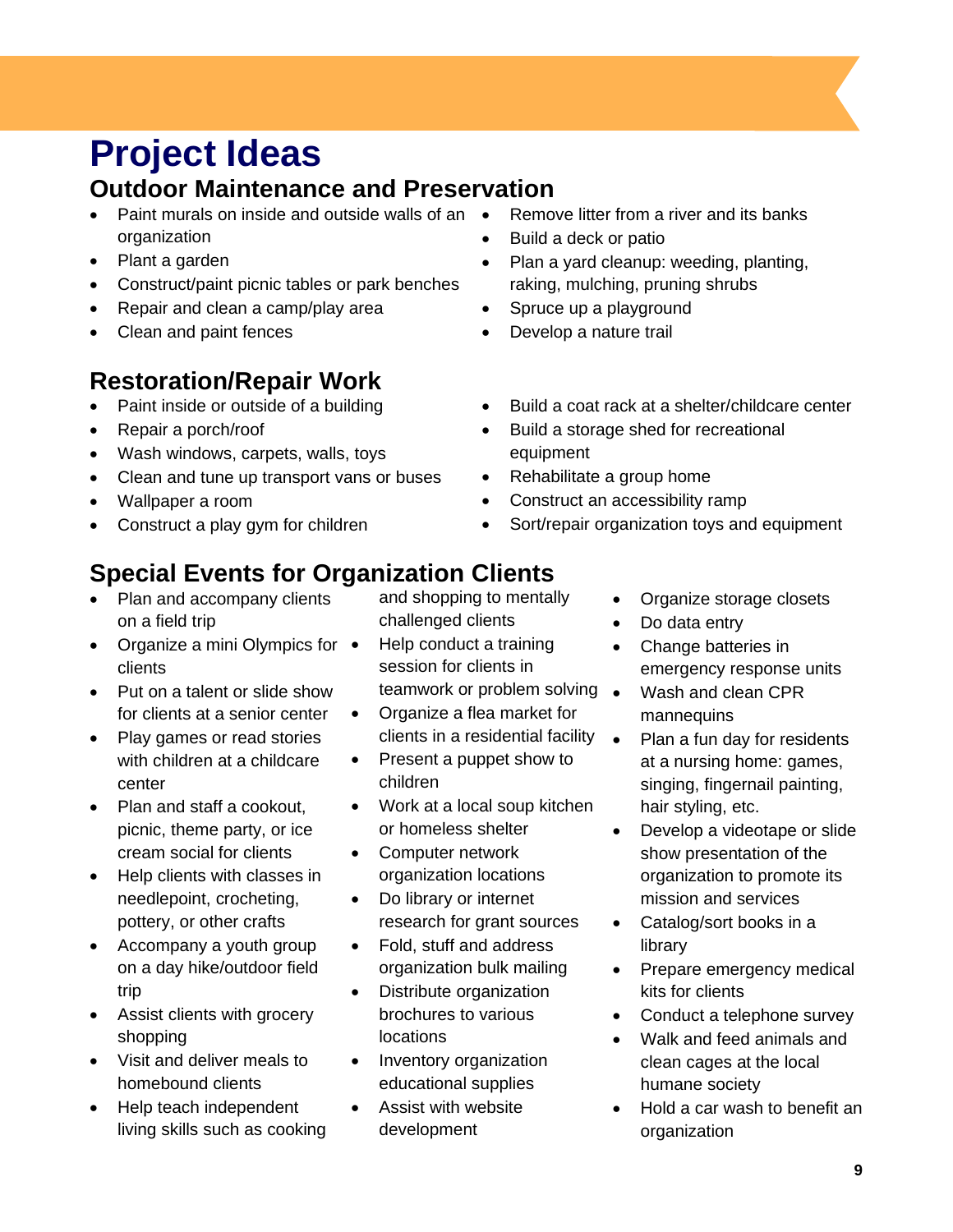### <span id="page-9-0"></span>**Projects to Avoid**

The following are examples of projects usually not suitable for Day of Caring:

- Projects that need technical designs, unless the agency or a volunteer leader can provide designs. Design-as-you-go approach often wastes time and materials and results in less than satisfactory products.
- Projects that may be unsafe for volunteers (e.g., having to work on tall ladders, close proximity of vehicular traffic, lift very heavy objects, etc.).
- Projects that require complex or time-consuming preparatory work such as obtaining multiple permits, building concrete foundations, scraping old paint, clearing a field, etc. (unless such preparatory work is the Day of Caring project).
- Projects that cost more to make than it would to purchase.

### <span id="page-9-1"></span>**General Safety Guidelines**

We recognize the potential for serious injury and liability problems associated with Day of Caring, as we do each time any volunteer offers his/her services. To help avoid the potential pitfalls and hazards that can occur during an event of this nature, please take the time to review the safety guidelines below to ensure the Day of Caring is both a rewarding and safe experience for everyone involved.

Below are some actions if an accident does happen:

- Stay calm. Have other volunteers stop working if there is any reason to believe the work is unsafe, or if the volunteers simply cannot focus sufficiently on the project's task. Be sensitive to the mood and needs of volunteers.
- Designate someone else to oversee volunteers so you can focus on the injured volunteer.
- Try to determine the seriousness of the accident. See if there is a volunteer trained to assist the injured individual (e.g., a doctor, nurse, or EMT).
- If the person has a serious injury, call 911 immediately. Then, call a friend or family member of the injured person, if appropriate, and UWECI's office at 319-398-5372.
- If the person has a minor cut or scrape, administer first aid, fill out an accident report for more serious injuries, and notify UWECI's office.
- Ensure all appropriate agency representatives are aware of the injury.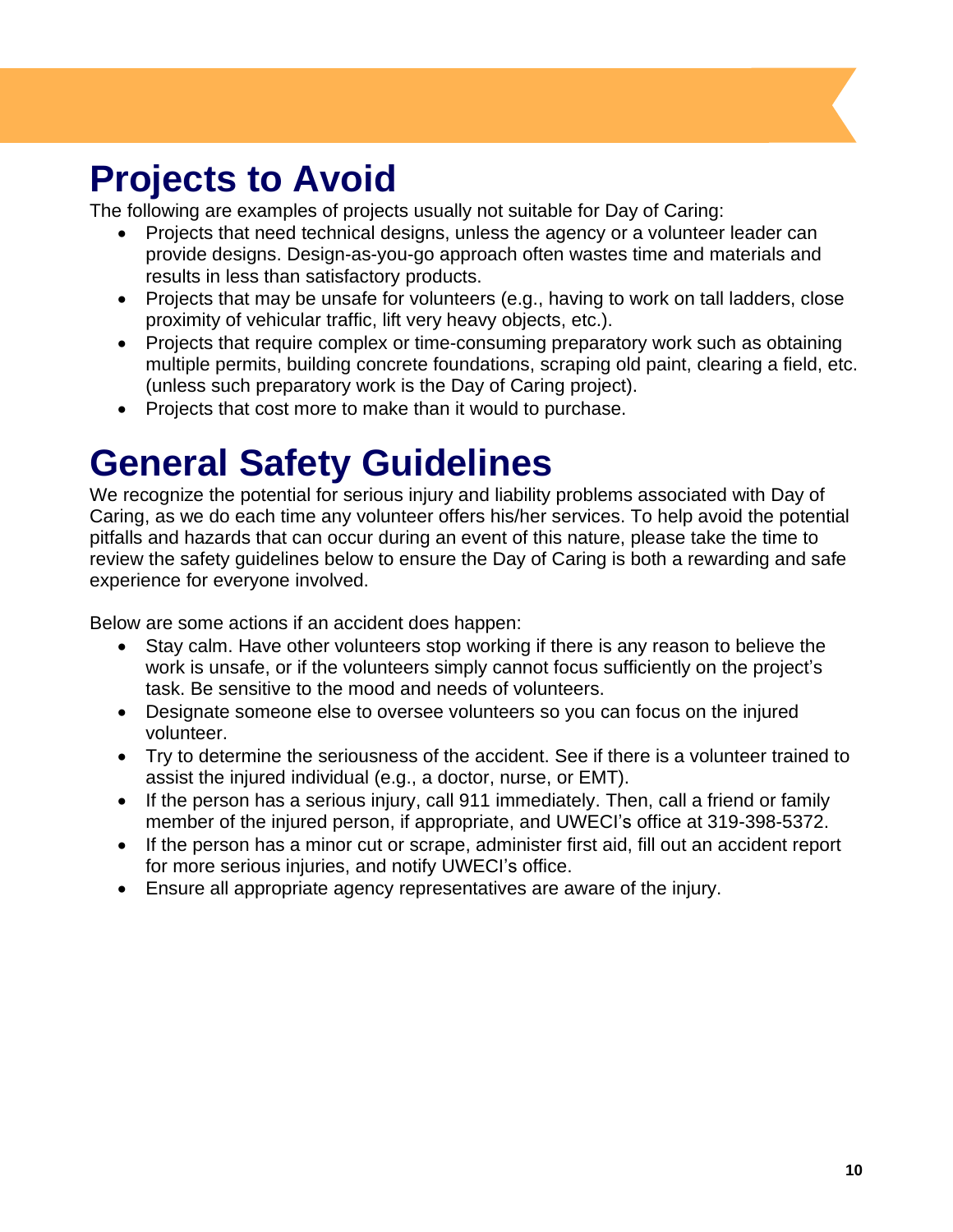## <span id="page-10-0"></span>**Simple Safety Suggestions**

Be prepared. To help avoid safety incidents, the below chart suggests safety plans that you may want to communicate to your volunteers prior to Day of Caring.

| <b>Task</b>                                      | <b>Potential Hazards</b>                       | <b>Safety Plan</b>                                                                                                |
|--------------------------------------------------|------------------------------------------------|-------------------------------------------------------------------------------------------------------------------|
| Landscaping                                      | Feet (cuts, abrasions)                         | Boots, closed shoes                                                                                               |
|                                                  | Hands (cuts, abrasions)                        | Work gloves                                                                                                       |
|                                                  | Legs (cuts, abrasions)                         | Long pants                                                                                                        |
|                                                  | Sunburn                                        | Wear sunscreen                                                                                                    |
|                                                  | <b>Bug bites</b>                               | Bring bug spray                                                                                                   |
| <b>Clearing Trails</b>                           | <i>*Chainsaws</i>                              | <b>Hard-toed boots</b><br>Ear plugs or muffs<br>Chaps for legs<br>Gloves, long sleeves<br>Safety glasses, goggles |
| <b>Painting (Interior or</b><br><b>Exterior)</b> | Eyes                                           | Safety glasses                                                                                                    |
|                                                  | Hands                                          | Gloves (latex or work)                                                                                            |
|                                                  | Ladders (use<br>scaffolding when<br>necessary) | Waist never above top of ladder<br>Never reach past arm length                                                    |
| <b>Carpentry/Renovation</b>                      | Eyes                                           | Safety glasses, goggles                                                                                           |
|                                                  | Feet                                           | Hard-toed boot                                                                                                    |
|                                                  | Hands                                          | Gloves                                                                                                            |
|                                                  | <b>Falls</b>                                   | Approved ladders or scaffolding                                                                                   |
|                                                  | *Power tools                                   | All guards in place<br>Extension cords with GFCI's                                                                |

*\*Volunteers should not operate power tools unless trained to do so.*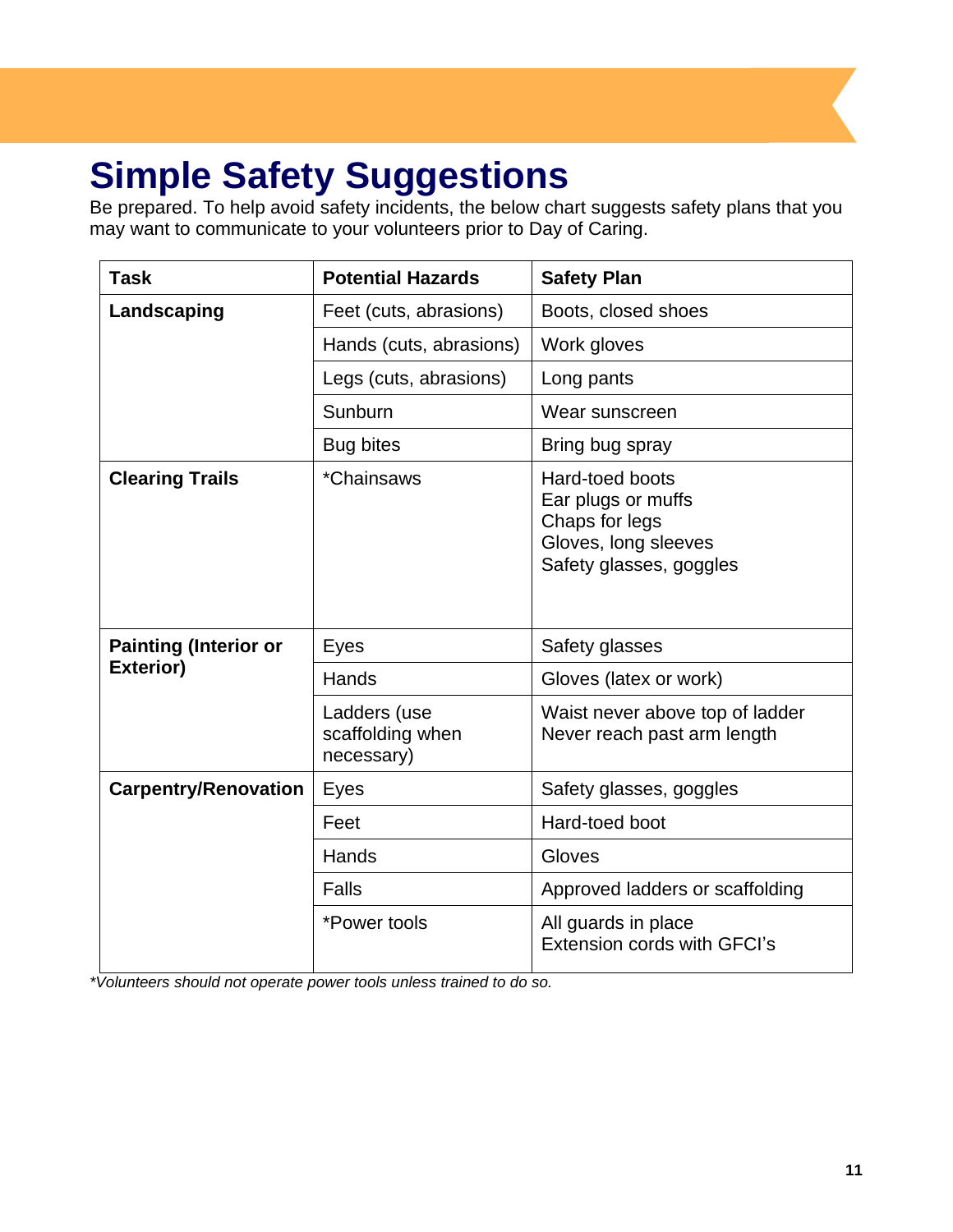### <span id="page-11-0"></span>**Risk Assessment Checklist**

The following risk assessment checklist will ensure your Day of Caring project, staff, and volunteers will be as safe as possible. You should complete the checklist for each project and/or project site.

### <span id="page-11-1"></span>**Overall Safety**

- Adequate beverages are available to volunteers to ensure proper hydration to eliminate heat stress exposure.
- Adequate breaks will be part of any projects, especially in very warm conditions.
- Fully stocked first aid kit is available and readily accessible at all project sites.
- Agency personnel and volunteers know the location(s) of first aid kit.
- List of emergency numbers is available and readily accessible at each work site.
- Working phone is available at each work site.
- Personal protective equipment is available for each task, as applicable (e.g., safety glasses, hearing protection, gloves, hard hats, respirators, etc.).
- Staff will ensure volunteers are dressed properly for the task prior to the start of activities.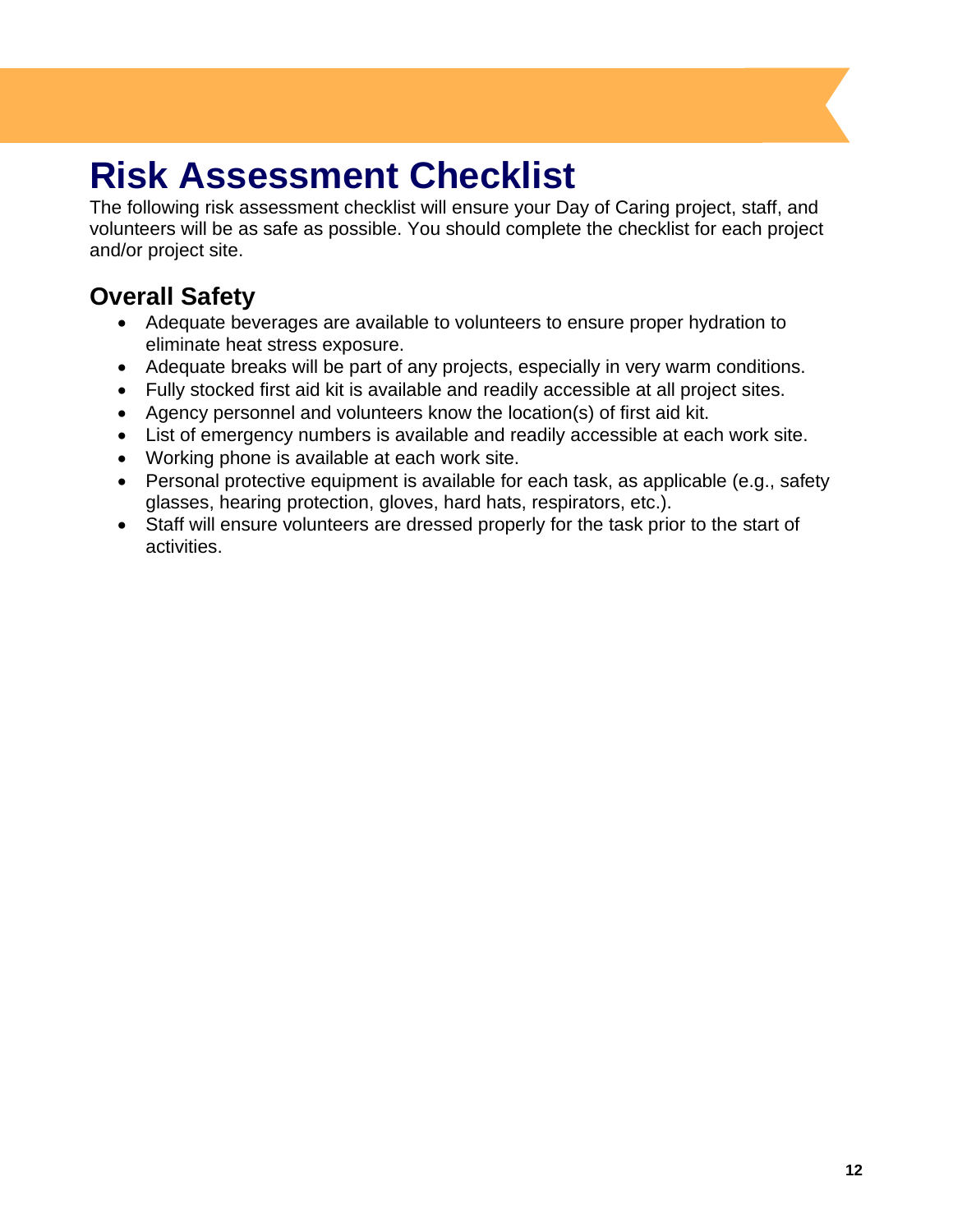### <span id="page-12-0"></span>**Project Description Tips and Tricks**

When writing a description for a volunteer project, it is important to both sell the **benefits** and share the **features** of the project. Think about the potential volunteer reading your project description. Does it give them a clear picture of what the project involves? Is there anything in the description that would entice a volunteer to select your project? It is easy to focus on details of a project from the organization's perspective (e.g., we need walls painted, floors cleaned, windows washed) while forgetting who your audience is: the volunteer! Below are some examples of project descriptions that will sell and some that will not sell as well.

**Benefit**: What volunteering does for the volunteers such as teaching them a skill, having fun, meeting people, etc.

**Feature**: Descriptive elements of the project such as when, where, doing what with whom, etc.

#### <span id="page-12-1"></span>**Examples of Projects That Sell:**

- *Clean Sweep for Children*
	- A lot of heart and a little muscle go a long way to help children thrive. We invite you to help us spruce up our youth residential care facility with yard cleanup, planting bulbs, pulling weeds, and reconstructing the compost and recycle bin areas. The variety of tasks will meet all your diverse interests, talents, and abilities. Your tasks, in turn, will make a positive impression on resident youth and their family and/or visitors, staff, and the neighbors!
- *Ante Up: Help with Casino Day for Elders*

Bring joy and fun to elders and people with disabilities while having a great time with your colleagues. Our annual Casino Day with Day of Caring volunteers is one of the highlights of the year for participants at our adult day health center. Who needs Vegas when we can have our own casino with poker, blackjack, and craps right here? If you have any special talent in addition to staffing game tables, you could also provide entertainment. We are looking for people with caring hearts who are open to people with disabilities who love to have fun.

#### <span id="page-12-2"></span>**Project Descriptions That Don't Sell as Well:**

- *Carpet Cleaning/Pressure Washing* We need two classroom carpets cleaned and a four-car parking area to be pressure washed. Pressure washer will be supplied and one carpet cleaner. If you could bring a carpet cleaner so two could work at a time, that would be great.
- *Chill Is in the Air* The trees have dropped their leaves, the drains are filling with debris, the tree roots are getting thirsty, door handles are getting ready to collect germs, and the chill is in the air. Come and help us prevent the spread of germs, make sure our trees don't die this winter, and our drains are kept clear.
- *Day of Caring*

Help in removing the window awnings at the Community Center. No training required. Need some muscles and ability to climb a ladder.